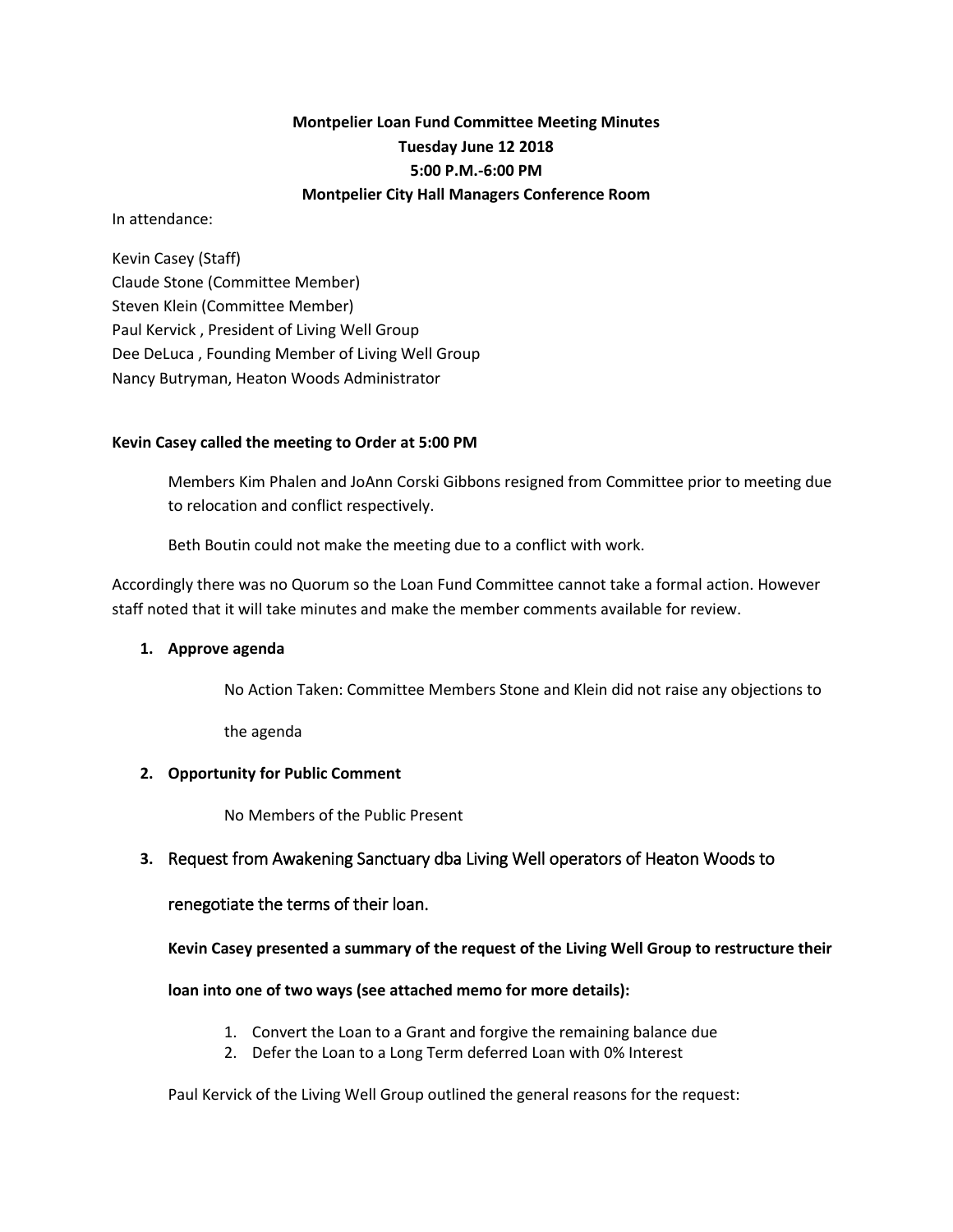- i. CNA that was prepared for the Montpelier Housing Authority prior to the sale was incomplete and incorrect , there were significant capital needs that were required after the closing including replacing boilers and hot water system, repaving of the parking lot,
- ii. 39 of the 40 beds are serving LMI residents
- iii. Plan to add 12 new beds have not materialized as per the original plan due to these unforeseen costs, approaching \$2 million. This has prevented the organization from creating the "neighborhoods: that were envisioned in the original loan application in 2015-2016
- iv. Their request mirrors the condition of the loan to MHA, prior to the sale, 20 year interest deferred.
- v. Mr. Kervick noted that when the MHA ran the facility they were operating in the red and no payments were made or even feasible

Dee DeLuca from Living Well noted that the reorganization of the loan was a requirement of the Vermont Community Loan Fund Committee Conditions

Committee Member Klein noted his opposition to two aspects of the request. First, he was uncomfortable converting to a grant especially in light of a future condition whereby LWG might be in a position to sell to a for-profit entity and this would remove the conditions for serving LMI individuals. Member Klein also noted that according to the Profit and Loss provided the organization is doing well but without 5 year projections and a pro-forma it would be difficult to make a recommendation to convert to grant Member Klein noted that he was more comfortable extending the loan out to the maximum 25 year period under the following suggested conditions:

- Deferred Principal and Interest for the first 5 years
- $\cdot$  Interest only payments for years 6-10
- Last 13 years of the Loan (2018-2033) the Living Well Group pays the amortized principal and interest at 3.5%-4.0%
- $\cdot$  In the event the property is sold the loan converts to its original condition of 5% over the remaining life of the loan or the new owner will have to come to the Committee or Council and ask for changes at that time
- $\cdot \cdot$  This structure would protect the City Loan Fund and intent of the original loan

Committee Member Stone agreed with Member Klein and reiterated that he felt that he was pleased with the work that Living Well Group was doing and that he still fees that this is the correct us of the loan funds. However, he is also not comfortable converting to a grant. He feels that it is the purview of the City Council to make the final decision but that in the interests of protecting the Loan Fund which is the charge he is entrusted with. He did agreed that he supports the need to assist Living Well Group and was in concurrence with the possible option proposed by member Klein. Member Stone said he would not be opposed to the Council converting some of the Loan to a grant , but not all, and that the remaining balance should be secured with a lien as evidenced by a mortgage on the remaining amount , and which will accrue interest as per the guidelines.